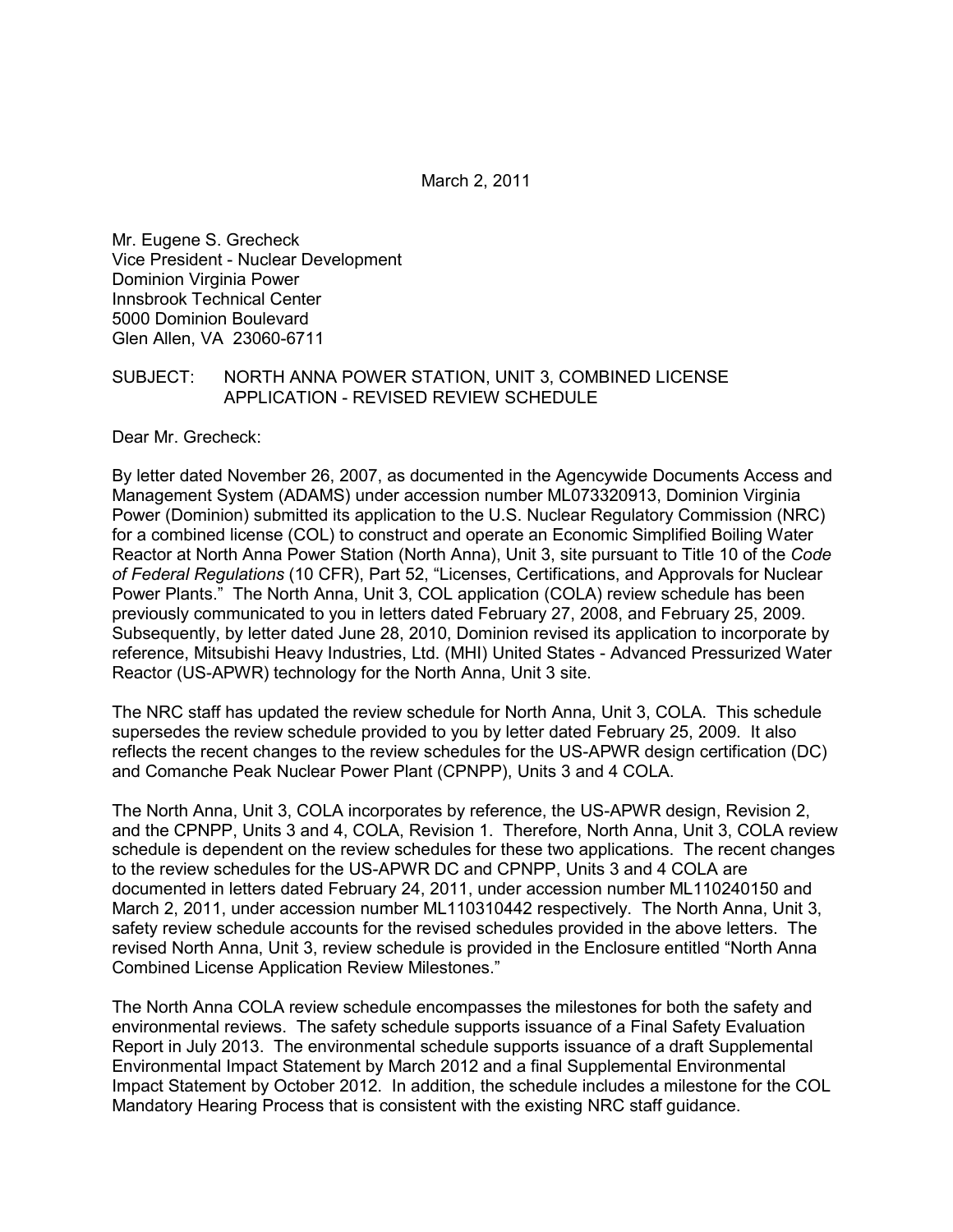### E. Grecheck  $-2 -$

It should be noted that MHI made structural changes to its design, which required performing a new seismic analysis. MHI has submitted the new seismic re-analysis technical reports, which are currently under NRC staff review. Dominion has adopted the revised methodology used by MHI in its site specific analysis. The NRC staff was also informed that Dominion is planning to revise its seismic analysis, which will require changes in the final safety analysis report (FSAR). The North Anna, Unit 3, COLA safety review schedule may be impacted depending on the timing and scope of the revised analysis and the FSAR update.

As you know, by letter dated February 18, 2011, MHI proposed a number of new strategies for expediting the resolution of the remaining technical issues associated with the review of the DC application. MHI also proposed a number of schedule improvements based on the implementation of the new strategies. The NRC staff believes that it would be premature at this time to make any schedule improvements until the proposed strategies are implemented and proven to be effective. However, the NRC staff will monitor the progress of the DC application review using these proposed strategies and will reassess whether the current schedule could be improved in the future. Any future changes to the US-APWR DC and CPNPP, Units 3 and 4 COLA review schedules will be considered for their potential impact on the review schedule for the North Anna, Unit 3, COLA.

Should you have any questions, please contact Mr. Chandu Patel, Lead Project Manager for the North Anna, Unit 3, COLA at (301) 415-3025, or via e-mail at Chandu. Patel@nrc.gov.

Sincerely,

*/RA/* 

 David Matthews, Director Division of New Reactor Licensing Office of New Reactors

Docket No. 52-017

Enclosure: As stated

cc w/encl: See next page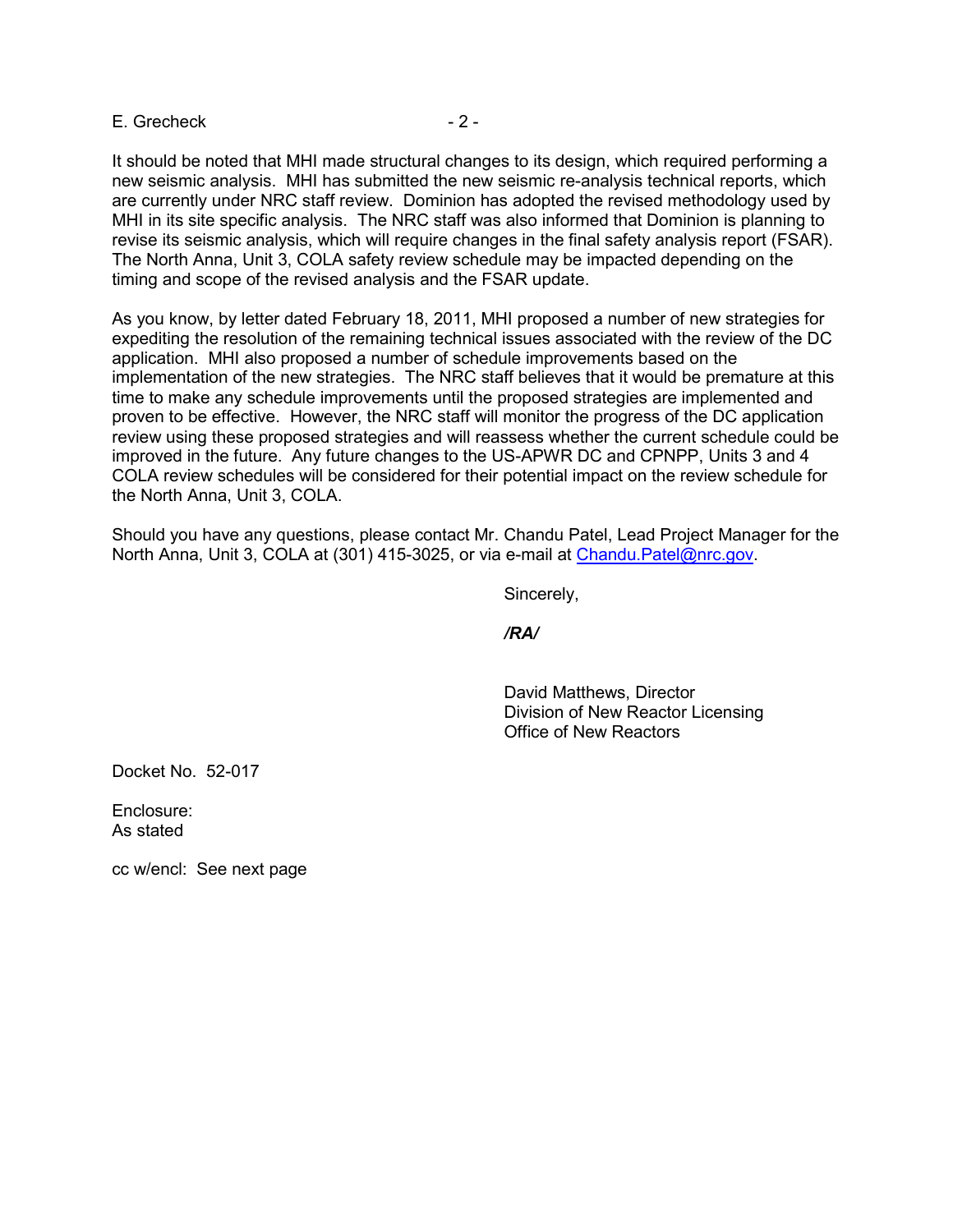E. Grecheck - 2 -

It should be noted that MHI made structural changes to its design, which required performing a new seismic analysis. MHI has submitted the new seismic re-analysis technical reports, which are currently under NRC staff review. Dominion has adopted the revised methodology used by MHI in its site specific analysis. The NRC staff was also informed that Dominion is planning to revise its seismic analysis, which will require changes in the final safety analysis report (FSAR). The North Anna, Unit 3, COLA safety review schedule may be impacted depending on the timing and scope of the revised analysis and the FSAR update.

As you know, by letter dated February 18, 2011, MHI proposed a number of new strategies for expediting the resolution of the remaining technical issues associated with the review of the DC application. MHI also proposed a number of schedule improvements based on the implementation of the new strategies. The NRC staff believes that it would be premature at this time to make any schedule improvements until the proposed strategies are implemented and proven to be effective. However, the NRC staff will monitor the progress of the DC application review using these proposed strategies and will reassess whether the current schedule could be improved in the future. Any future changes to the US-APWR DC and CPNPP, Units 3 and 4 COLA review schedules will be considered for their potential impact on the review schedule for the North Anna, Unit 3, COLA.

Should you have any questions, please contact Mr. Chandu Patel, Lead Project Manager for the North Anna, Unit 3, COLA at (301) 415-3025, or via e-mail at Chandu. Patel@nrc.gov.

Sincerely,

# */RA/*

 David Matthews, Director Division of New Reactor Licensing Office of New Reactors

Docket No. 52-017

Enclosure: As stated

cc w/encl: See next page

#### DISTRIBUTION:

| <b>PUBLIC</b>     | RWeisman, OGC                 | <b>RidsOgcMailCenter</b> | FAkstulewicz, NRO |
|-------------------|-------------------------------|--------------------------|-------------------|
| NMIP R/F          | RidsNroDnrlNmip               | <b>RidsOpaMailCenter</b> | DMatthews, NRO    |
| D <sub>0</sub> 89 | RidsNroLACSmith               | RidsNroDnrl              |                   |
| CPatel, NRO       | <b>RidsAcrsAcnwMailCenter</b> | SFlanders, NRO           |                   |

#### **ADAMS Accession No.: ML110310169 NRO-002**

| <b>OFFICE</b> | DNRL/NMIP: PM | DNRL/NMIP: LA    | DNRL/NMIP: BC    | INRO/DSER: DD          | <b>OGC</b>                 |
|---------------|---------------|------------------|------------------|------------------------|----------------------------|
| <b>NAME</b>   | CPatel        | <b>CSmith</b>    | <b>HHamzehee</b> | (RKaras for) SFlanders | (MCarpentier for) RWeisman |
| <b>DATE</b>   | 01/31/2011    | 01/31/2011       | 02/7/2011        | 02/7/2011              | 02/7/2011                  |
| <b>OFFICE</b> | NRO/DNRL: DD  | NRO/DNRL: DD     |                  |                        |                            |
| <b>NAME</b>   | FAkstulewicz  | <b>DMatthews</b> |                  |                        |                            |
| <b>DATE</b>   | 03/02/2011    | 03/02/2011       |                  |                        |                            |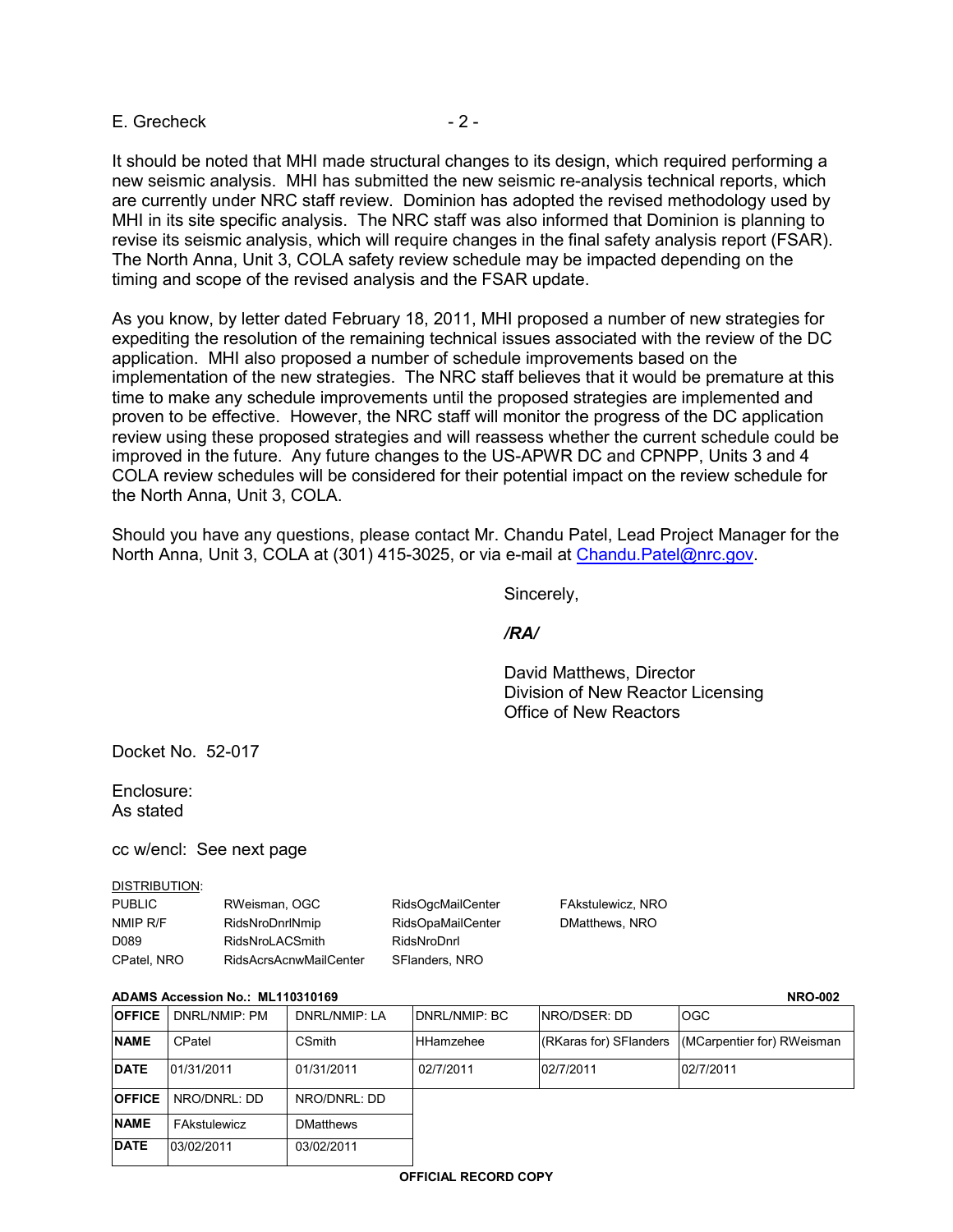# **North Anna Combined License Application Review Milestones**

# **Safety Review**:

| <b>Task Description</b>                                                                         | <b>Completion Date</b> |
|-------------------------------------------------------------------------------------------------|------------------------|
| Phase A - Preliminary Safety Evaluation Report (SER) and Requests<br>for Additional Information | March 2012             |
| Phase B - Advanced SER with no Open Items (OIs)                                                 | December 2012          |
| Phase C - Advisory Committee on Reactor Safeguards Review of<br>Advanced SER with no OIs        | May 2013               |
| Phase D - Final SER                                                                             | <b>July 2013</b>       |
| <b>Mandatory Hearing Process</b>                                                                | November 2013          |

# **Environmental Review**:

| <b>Task Description</b>                                 | <b>Completion Date</b> |
|---------------------------------------------------------|------------------------|
| Draft Supplemental Environmental Impact Statement (EIS) | March 2012             |
| <b>Final Supplemental EIS</b>                           | October 2012           |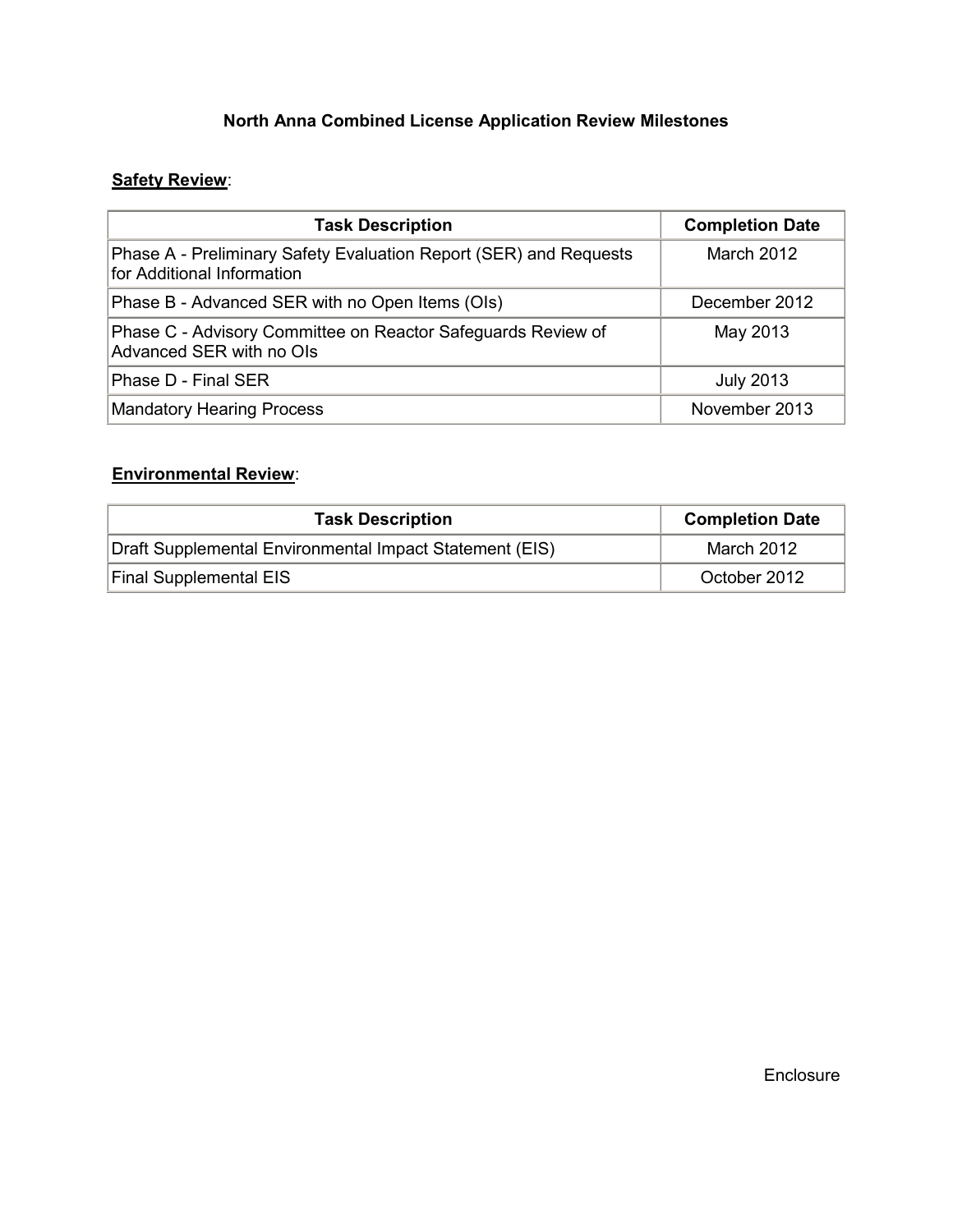COL - North Anna Mailing List (Revised 02/15/2011) cc: Friends of Lake Anna Mr. Edwin Keller

c/o Harry Ruth Mayor 230 Heather Drive **Town of Mineral** Bumpass, VA 23024 P.O. Box 316

Attorney General **Mineral**, VA 23117 Office of the Attorney General Commonwealth of Virginia Ms. Karen Mayne 900 East Main Street Supervisor Richmond, VA 23219 Virginia Field Office

C. Douglas Barnes 6669 Short Lane Spotsylvania County Administrator **Gloucester**, VA 23061 P.O. Box 99 Spotsylvania, VA 22553-0099 Ms. Karen A. McMahon

Mr. Jim Debiec **Canadian Contract Contract Contract Contract Contract Contract Contract Contract Contract Contract Contract Contract Contract Contract Contract Contract Contract Contract Contract Contract Contract Contract** Director - Power Production Old Dominion Electric Cooperation Mr. Dale G. Mullen 4201 Dominion Blvd. County Administrator Glen Allen, VA 23060 Louisa County

Mr. R. Christian Eudailey **Louisa**, VA 23093 **Director** Department of Fire, Rescue, and Karen Remley Emergency Services State Health Commissioner County of Spotsylvania Office of the Commissioner P.O. Box 818 Virginia Department of Health Spotsylvania, VA 22553 P.O. Box 2448

Dr. Marc Holma Manager Manager Mr. William C. Rolfe Office of Review and Compliance **County Administrator-Orange County** Virginia Department of Historic Resources P.O. Box 111 2801 Kensington Avenue **Canadian Crange**, VA 22960 Richmond, VA 23221

Mr. Lawrence Katz 218 Tara Woods Drive Bumpass, VA 23024

102 East First Street

U.S. Fish and Wildlife Service

15104 Cedar Lane

P.O. Box 160

Richmond, VA 23218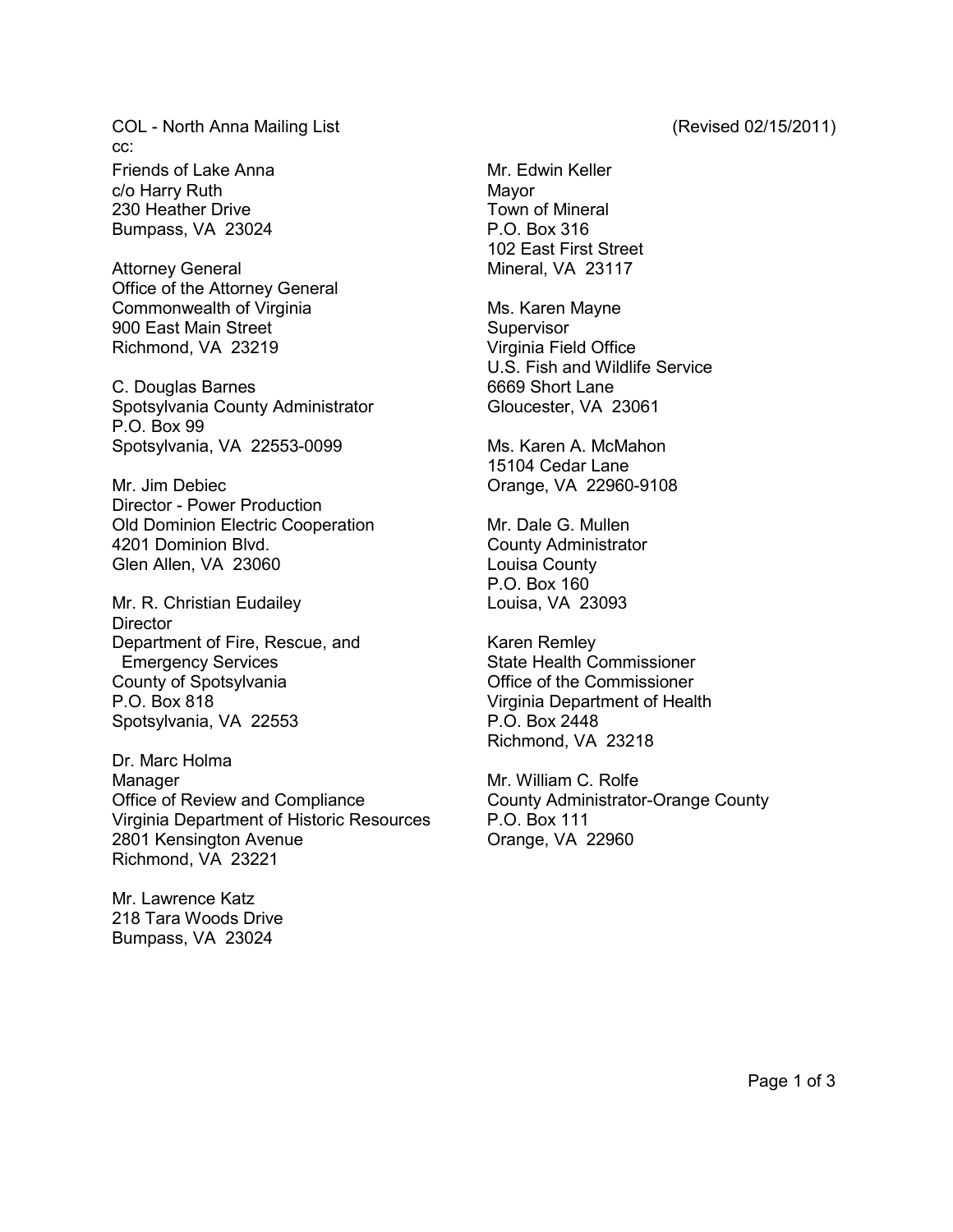# COL - North Anna Mailing List

# Email

APH@NEI.org (Adrian Heymer) awc@nei.org (Anne W. Cottingham) BrinkmCB@westinghouse.com (Charles Brinkman) cberger@energetics.com (Carl Berger) chris.funderburk@dom.com (Chris Funderburk) chris.maslak@ge.com (Chris Maslak) david.christian@dom.com (David Christian) David Sommers@dom.com (David Sommers) dbarnes@spotsylvania.va.us (C. Douglas Barnes) Derlinda.Bailey@chguernsey.com (Derinda Bailey) ed.burns@earthlink.net (Ed Burns) elirons@deq.virginia.gov (Ellie Irons) ero@nrc.gov (Eric Oesterle) gcesare@enercon.com (Guy Cesare) GovePA@BV.com (Patrick Gove) gzinke@entergy.com (George Alan Zinke) jerald.head@ge.com (Jerald G. Head) Jim.Kinsey@inl.gov (James Kinsey) Joseph\_Hegner@dom.com (Joseph Hegner) lchandler@morganlewis.com (Lawrence J. Chandler) lillian.cuoco@dom.com (Lillian Cuoco) Marc.Brooks@dhs.gov (Marc Brooks) marilyn.kray@exeloncorp.com mark.beaumont@wsms.com (Mark Beaumont) Mark.Crisp@chguernsey.com (Mark Crisp) michael.cline@vdem.virginia.gov (Michael M. Cline) mike\_moran@fpl.com (Mike Moran) mpmurphy@deq.virginia.gov (Michael Murphy) MSF@nei.org (Marvin Fertel) patriciaL.campbell@ge.com (Patricia L. Campbell) pshastings@duke-energy.com (Peter Hastings) Richard.Reister@nuclear.energy.gov (Rich Reister) RJB@NEI.org (Russell Bell) sandra.sloan@areva.com (Sandra Sloan) sfrantz@morganlewis.com (Stephen P. Frantz) sid.kere@dom.com (Sid Kere) stephan.moen@ge.com (Stephan Moen) tafaha@deq.virginia.gov (Tom Faha) tdurkin@energetics.com (Tim Durkin) tim.lough@scc.virginia.gov (Dr. William Lough) Tom.Bilik@nrc.gov (Thomas Bilik) tom.miller@hq.doe.gov (Tom Miller) tom.wilcox@dgif.virginia.gov (Thomas Wilcox) Tony Banks@dom.com (Tony Banks)